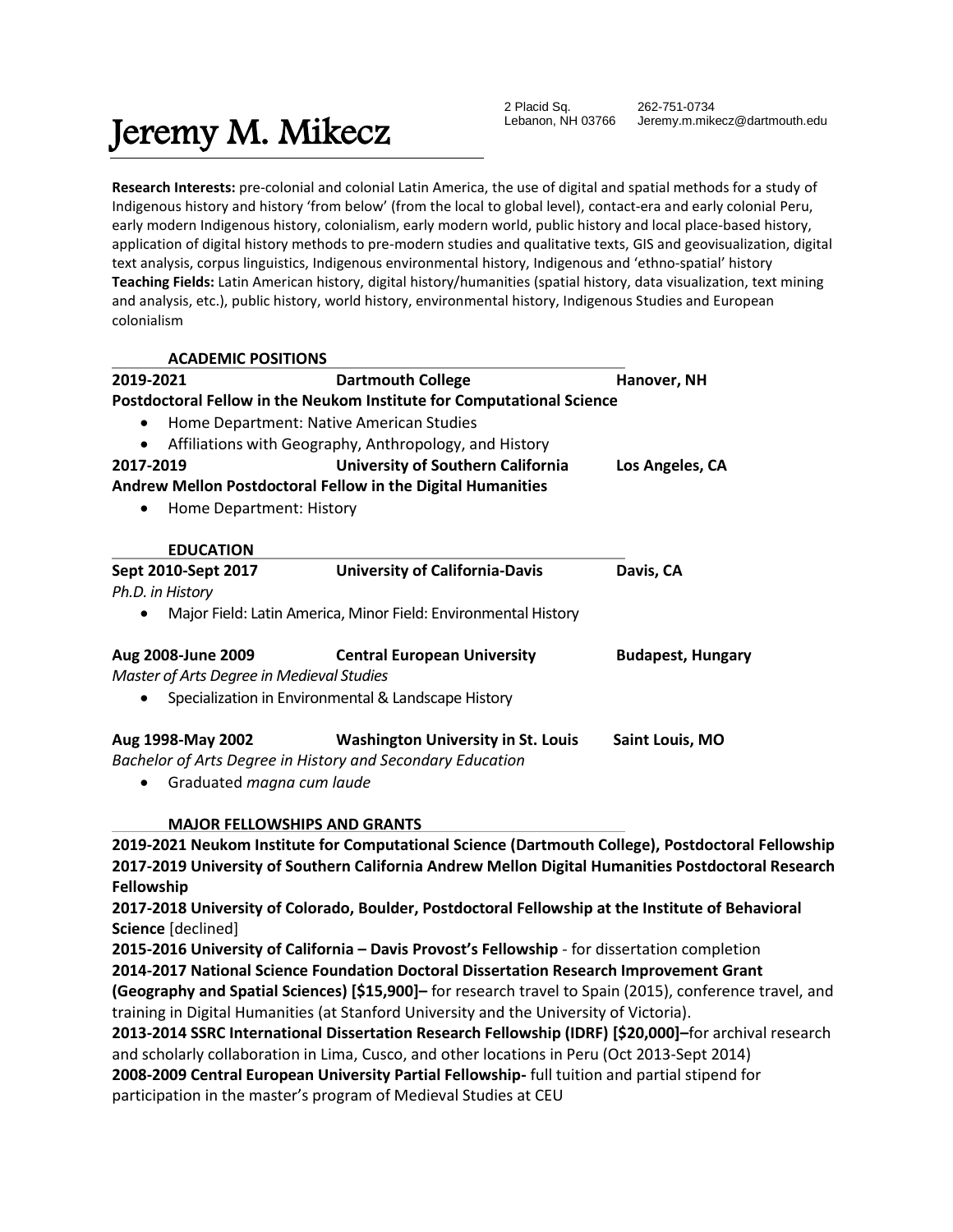#### **SELECT ACADEMIC AWARDS AND GRANTS**

**2018 Lilly Library Mendel Fellowship –** for use of archival collections at the Lilly Library (Univ. of Indiana)

**2016 Rocky Mountain Interdisciplinary History Conference Best Paper Prize**

**2016 Institute of Social Science, Dissertation Travel Award –** for conference travel

**2015 Social Sciences Dean's Doctoral Fellowship for Excellence Award**

**2014-2015 Reed-Smith Dissertation Year Travel Grant –** for conference travel in 2015.

**2011-2014 Reed-Smith Research Travel Grants –** supplementary funding for research travel to Peru (2012 and 2014) and Spain (2011).

**2011 Tinker Field Research Grant** *–* archival research in Seville, Spain

**2009 Zvetlana-Mihaela Tanasa Memorial Fund (CEU) –** Award for innovative research **2002 Graduated with honors,** *magna cum laude,* from Washington University in St. Louis

#### **AWARDS FOR COLLABORATIVE RESEARCH PROJECTS**

**2017** *Social Science History's* **Founder Prize –** for best article in 2016 (Gutmann, et al. "Environmental Migration beyond the Dust Bowl.")

## **PEER-REVIEWED PUBLICATIONS**

## **Published or Forthcoming**

- **2020** "Beyond Cajamarca: Decentering European Invaders through a Spatial History Approach," forthcoming in the *Hispanic American Historical Review* 100:2 (May 2020).
- **2017** "Peering beyond the Imperial Gaze: Towards a Spatial History of Conquest" in the *International Journal of Humanities and Arts Computing's* special issue on the value of digital humanities scholarship to the discipline of geography (March 2017).<https://bit.ly/2NcZXhO>
- **2011** "The Place that Lies Between: Slavonia in the 10th and 11th Centuries," in *Annual of Medieval Studies at CEU* 17 (2011): 61-78.

#### **In Preparation**

- **2021** "Glimpses of Indigenous Geographies as recorded in the *Relaciones Geográficias* of Peru (1582- 86)," in Mackenzie Cooley and Huiyi Wu, eds. *Describing an Empire: Knowledge and Imperial Control in the Chinese and Spanish Empires* (Cambridge: Cambridge University Press, 2021).
- **2021? "**Seeking Ghosts and Chasing Shadows: Data Visualization and the Reconstruction of Indigenous and African Participants in the Invasion of Inka Peru (1533)," will submit to the *William and Mary Quarterly* by the summer of 2020. I have been invited by the WMQ editor to submit a digital history article for publication in the journal's digital reader.
- **2022?** "Mapping Texts (and other spatial acts): Recovering and Mapping the Spatial Data Found in Early Colonial Texts." I will submit this article by the end of 2020, describing my creation and preliminary analysis of a digital corpus of about one hundred texts from the early colonial Andes, to *Social Science History* or a digital humanities journal.

#### **PEER-REVIEWED PUBLICATIONS, CO-AUTHORED**

**2016** with Myron Gutmann, et al. "Migration in the 1930s: Beyond the Dust Bowl" in *Social Science History* 40, no. 4 (2016): 707-740.<https://bit.ly/2LnSFG7>

## **OTHER PUBLICATIONS**

**2018** Feshscrift: "Crossing the Abyss: A Brief History of the Apurímac Canyon at the Time of the Spanish Invasion of Inka Peru (1533)," in *Festschrift in Honor of József Laszlovszky* (Archaeolingua Publishing House, Nov 2018). Available at[: http://jeremymikecz.com/apurimacCanyon.html.](http://jeremymikecz.com/apurimacCanyon.html)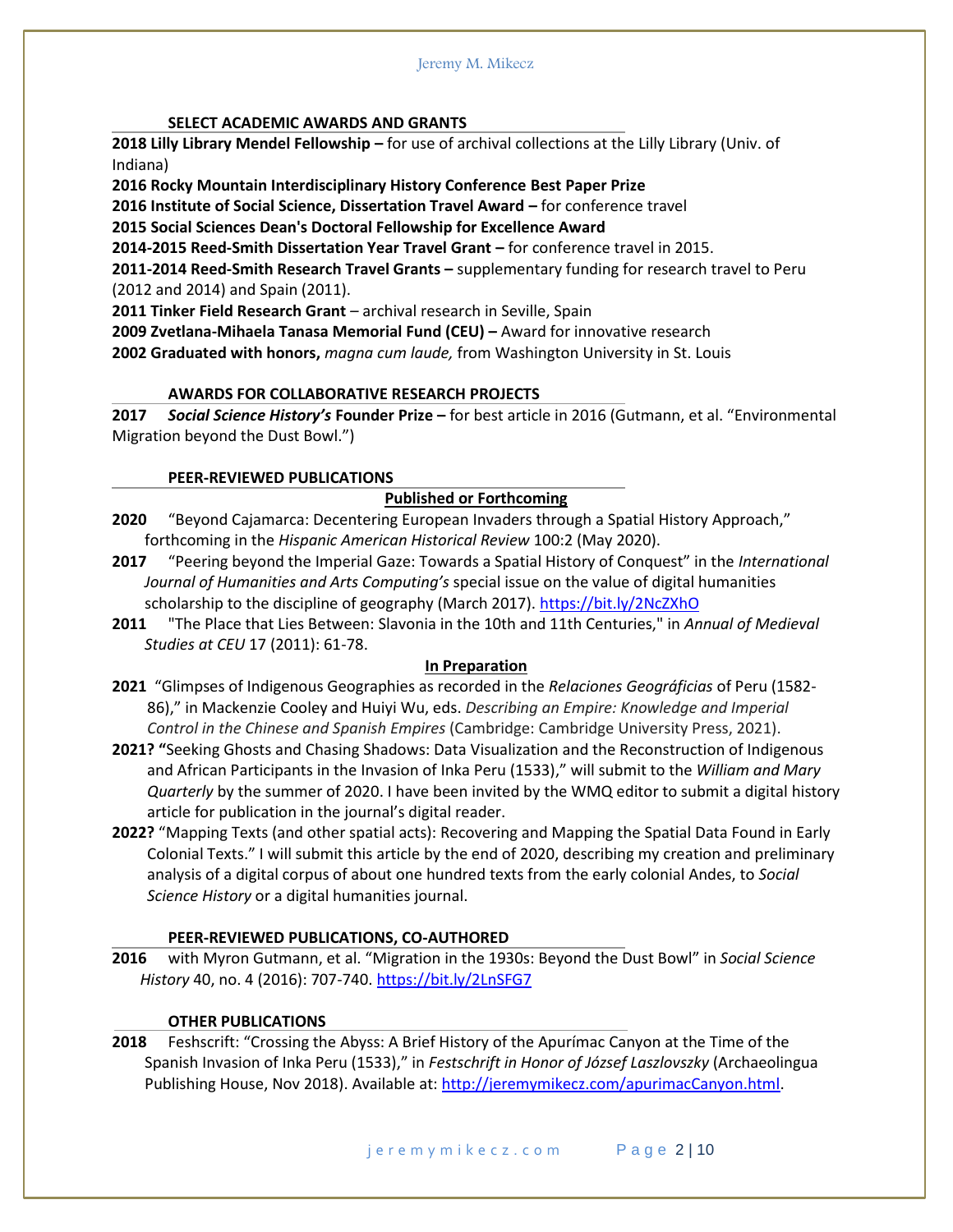**2015** Book Review (in Spanish): Marco Curatola Petrocchi and José Carlos Puente de la Luna, *El quipu colonial* in: *Revista Andina* 53 (2015): 358-361.

#### **DISSERTATION AND THESES**

**2017** *Mapping Conquest: A Spatial History of the Spanish Invasion of Indigenous Peru (ca. 1528-1537)*  Ph.D. Dissertation, University of California – Davis. Department of History. Dissertation Committee: Charles Walker (chair), Andrés Reséndez, Anne Knowles, and David Garrett

 *A 'spatial history' of conquest combining new methods in digital and spatial history with ethnohistory and historical geography as a means to challenge persistent conquest narratives and to write a new narrative that places Andeans in the foreground. It argues the conquest of Peru was just one part of a larger Andean civil war, one in which various Andean groups sought to use the Spanish as valuable military allies or even mercenaries to achieve their own ends. Through the reading of alternative sources and the visualization of Indigenous activity, this research shows how Indigenous activity and politics shaped the events of the conquest era and the establishment of the colonial world.*

**2009** "The Place That Lies Between: Slavonia in the 10th and 11th Centuries". M.A. Thesis, Central European University. Dept. of Medieval Studies, 2009. Supervisor: József Laszlvoszky

- *Interdisciplinary M.A. thesis on early medieval Slavonia (northern Croatia) using GIS to analyze the spatial distribution of archaeological artifacts to debunk nationalistic studies that falsely claim links between medieval material culture, ethnicity, and modern national borders.*
- **2002** "Friends or Enemies?: Africans and Indians in Colonial Louisiana, 1719-1763". Honors Thesis in History (B.A.), Washington University in St. Louis, 2002. Supervisors: Peter Kastor and Conevery Valenčius
	- *Ethnohistorical study arguing Africans and American Indians (with a focus on the Choctaws) manipulated the precarious conditions of frontiers and borderlands for their own end, engaging in their own form of 'divide and rule'.*

#### **BOOK MANUSCRIPT**

*Mapping Invasion: A Spatial History of the Spanish Invasion of Indigenous Peru (1528 - 1572)* 

- This cartographic and narrative history reconstructs and reimagines the complex and dynamic Indigenous world that Spanish conquistadors first encountered in Peru nearly five centuries ago. Using place and space as a prism, it moves various Andean actors to the center of the story: from female intermediaries and *kurakas,* the Andean leaders of various ethnic groups, to runner-messengers, spies, and diplomats moving between Andean and Spanish factions. Written as a 'spatial narrative', this book uses digital maps and other data visualizations as a means to tell this story as it took place across space as well as time. Presenting this story – or these stories – as a spatial narrative allows not only a glimpse into how the effects of the Spanish invasion reverberated across Indigenous Peru, but also a view of how the key events of the time were deeply situated within local, regional, and imperial Indigenous politics, histories, and geographies.
	- o Progress:
		- Completed full drafts of six of ten body chapters ("1: First Contacts", "4: Beyond Cajamarca", "5: Sixteen Days", "6: The Invited Invasion", "7: Spanish Conquest or Andean Reconquest?", "8: Colony on the Brink: Geographies of Resistance")
		- Partial drafts of ("2: Return to the Imperial Center", "3: Converging Fates", "9: The Other Siege: Geographies of Alliance", "10: All Roads Lead to Cusco: Geographies of Factionalism")
		- Will finish manuscript by Fall 2020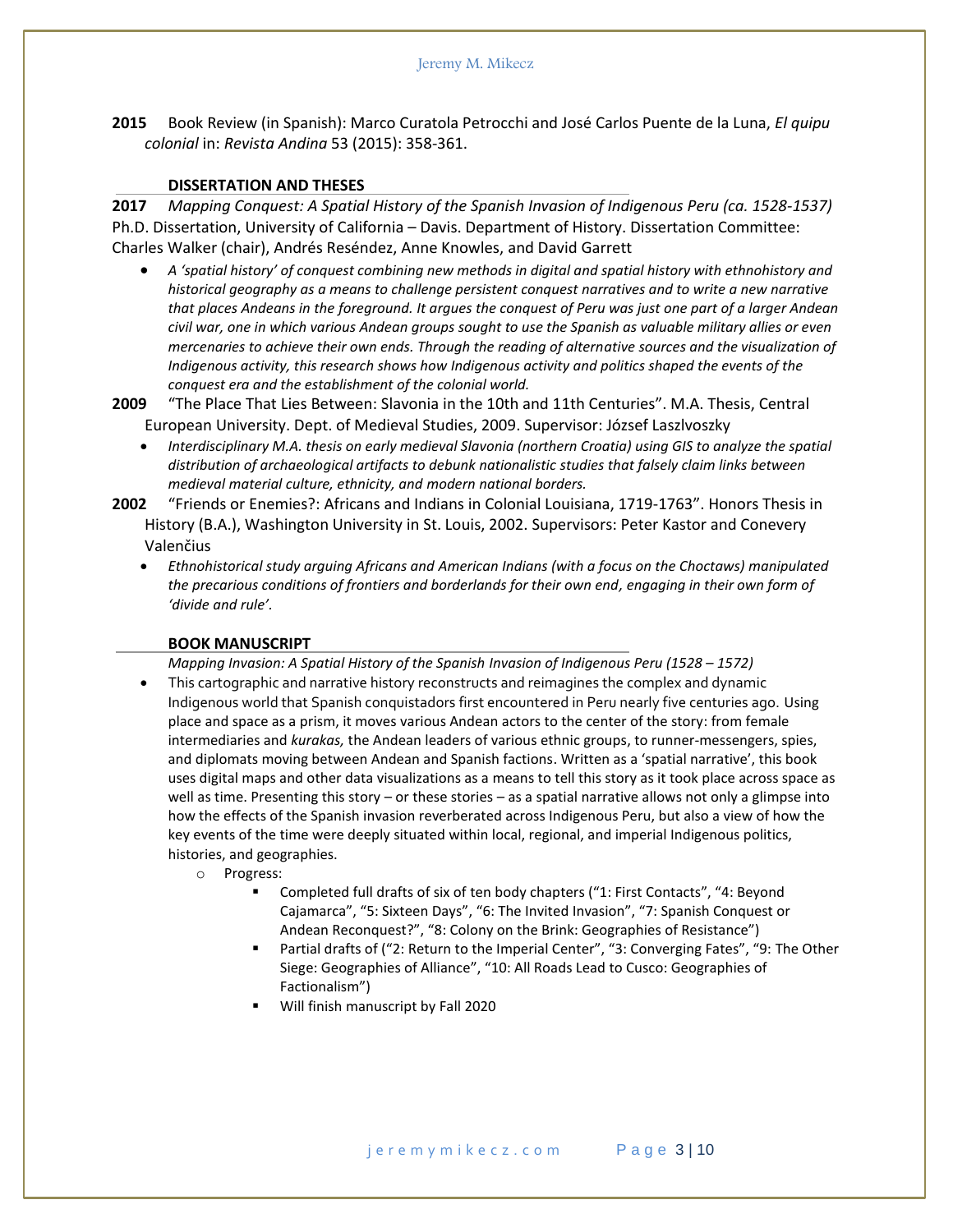#### **SYMPOSIUM ORGANIZATION**

**2019** Organized and hosted the symposium "(Re-)Visualizing Indigenous Pasts, Presents, and Futures" at the Huntington Library & Gardens on March 22, 2019 with the support of USC's Digital Humanities Program, the Early Modern Studies Institute, and the Huntington

 participants: Margaret Wickens Pearce (pioneer in Indigenous cartography), Chris Pappan (Osage / Kaw / Cheyenne River Lakota Sioux artist), Lisa Brooks (literary scholar and historian of the Native Northeast), Votan Henriquez (Los Angeles street artist [Nahua/Maya]), Pamela Peters (a Diné multimedia film-maker), Jeffrey Erbig (spatial historian of Latin American), and the "Mapping Indigenous L.A." team (a collaborative team of academic scholars at UCLA and local Native American educators including Tongva community members).

## **CONFERENCE PANEL**

**2016** Organized the panel, "Indigenous Counter-Mapping: The Use of GIS, Geovisualizations, and Historical Maps to Reconstruct Indigenous Perspectives and Histories," for the American Historical Association (Atlanta, Jan. 8, 2016). Chair: Anne Knowles; Other Presenters: Deborah Kirk, Mark Palmer.

## **CONFERENCE PRESENTATIONS**

- **2020** "'*Desde el tiempo del ynga* [Since the Time of the Inka]': Indigenous Land Tenure and Use under the Inka and Spanish in the Andes." Presented at the American Historical Association's annual conference in New York City, January 2020.
- **2019** "From the Macro to the Micro: Combining Text-Mining and a Close Reading of the *Relaciones Geográficas* (RGs) of Peru." presented in Berlin at the Max Planck Institute for the History of Science as part of the workshop, *Describing an Empire: Knowledge and Imperial Control in the Chinese and Spanish Empires,* on Nov 21-22, 2019.
- **2018** "(In)Visibility and Conquest: Using Data and Geo-Visualization Techniques to Trace Indigenous Activity in Conquest-Era Peru." Presented and 'workshopped' this paper as part of the *William and Mary Quarterly's* "Digital Research in Early America" (UC-Irvine, Oct 11-12, 2018).
- **2018** "From Invasion to Occupation and Resistance: Mapping Indigenous History during the Conquest and Colonization of Peru" presented at the Spatial Humanities conference (Lancaster University, UK, Sept 20-21, 2018).
- **2018** "Conquest Interrupted: How the Colony of Peru was Nearly Destroyed and then Saved by Andean Armies during Manqo's War of 1536-37." Paper presented at the Rocky Mountain Council for Latin American Studies (Reno, NV Apr 1-4, 2018).
- **2016** "An Incomplete Conquest: A Spatial History of the Spanish Invasion of Inka Peru (1532-1542)." Paper presented at the American Society for Ethnohistory (Nashville, Nov. 10, 2016).
- **2016** "In Search of Invisible Allies: Tracing Indigenous Activity in the Conquest of Peru (1532-1572)." Paper presented at the Rocky Mountain Interdisciplinary History Conference (Boulder, CO, Sept. 24, 2016).
- **2016** "Mapping Texts: Unlocking the Hidden Spatiality of Early Colonial Sources." Paper presented at the Rocky Mountain Council for Latin American Studies (Santa Fe, NM, Apr 2, 2016).
- **2016** "(Counter-)Mapping the Conquest of Peru: Using Spatial History to Reimagine the Conquest-Era." Paper presented at the American Historical Association Annual Meeting (Atlanta, Jan 8, 2016).
- **2015** "From Texts to Maps: Using Qualitative GIS to Examine the Geographies of Power in Conquest-Era Peru." Paper presented at the Social Science Historical Association [SSHA] Conference (Baltimore, Nov 14, 2015).
- **2015** "Limits of Conquest: Mapping the Edges of Empires." Paper presented at the II Workshop Internacional: Mudanças e continuidades espaços fronteiriços e mentalidades de fronteira (Lisbon, July 20, 2015).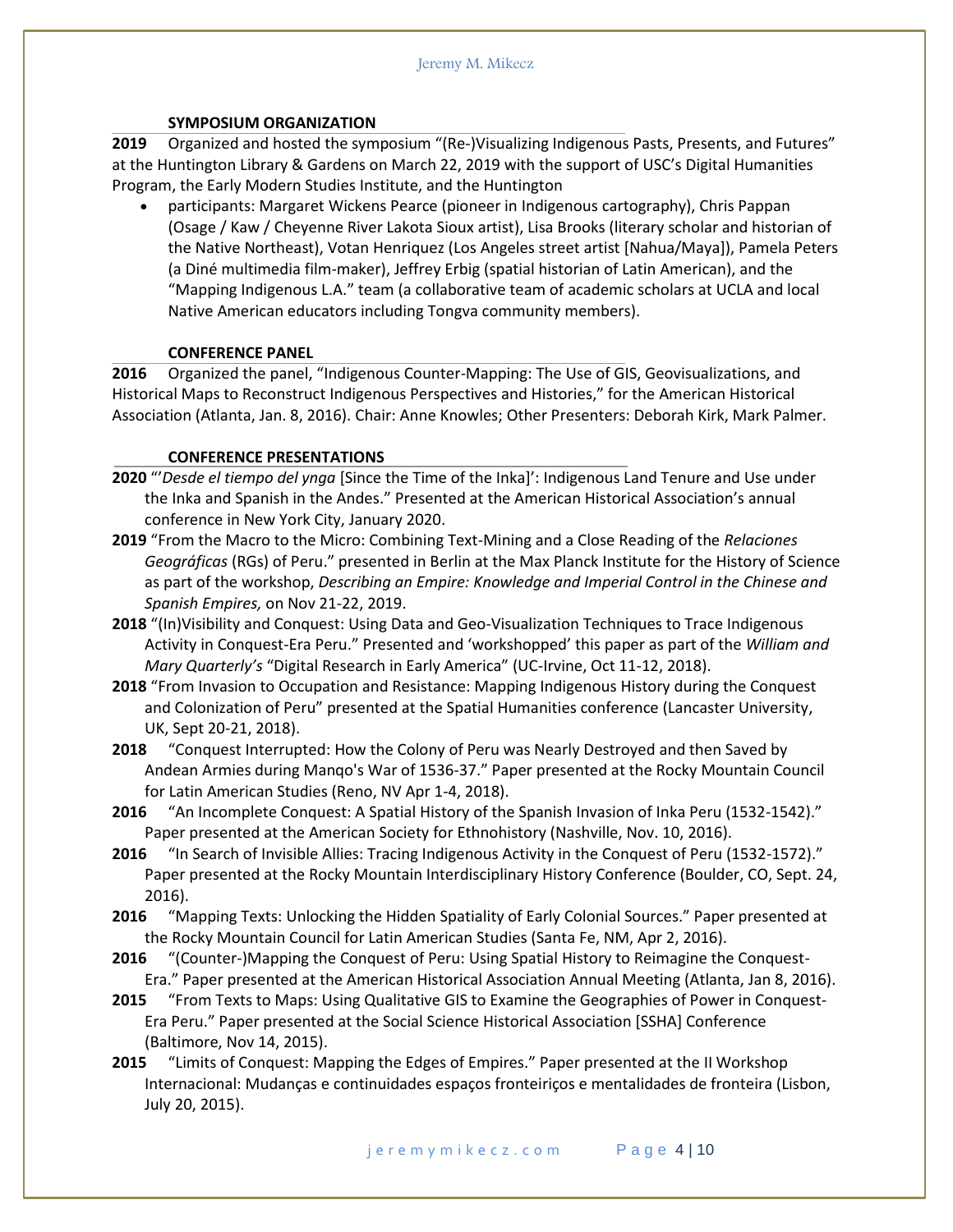#### Jeremy M. Mikecz

- **2015** "Landscapes of Refuge and Resistance: Indigenous People, Peasants, and Mountains." Paper presented at the Thinking Mountains Conference (Jasper, B.C, Canada, May 5, 2015).
- **2015** "Toward a Spatial History of the Conquest: Reconstructing Spatial Narratives of the Conquest of Peru." Paper presented at the Association of American Geographers Annual Meeting (Chicago, Apr. 21, 2015).
- **2015** "The Spatiality of Conquest: Using GIS to Visualize Indigenous Activity in Conquest-Era Peru." Paper presented at the Southwestern Social Science Association (Denver, Apr. 9, 2015).
- **2014** "Re-imagining the Conquest of Peru Using Qualitative GIS." Paper presented at the SSHA (Toronto, Nov. 9, 2014).
- **2012** "Indigenous Networks and Mobility in 16th Century Huánuco: A Spatial History of an Andean Region," June 6, 2012. (2nd Year Research Project, UC-Davis)
- **2012** "Indigenous Networks and Mobility in 16th-Century Huánuco: A Spatial History of an Andean Region." Paper presented at the UC Davis Graduate Student Latin American Workshop, Davis, CA, May 22, 2012.
- **2011** "Mobility, Labor, and the Environment in the Transconquest Andes" presented at the Colonial Latin America Forum, Davis, CA, May 27, 2011.

#### **PRESENTATIONS, CO-AUTHORED**

- **2018** with Myron Gutmann, et al. "Moving West: Who Moved to California in the 1930s, Where they Came From, and Why we Think They Moved" presented by Gutmann at the European Social Science History Association (Belfast, Apr 2018).
- **2017** with Myron Gutmann, et al. "Rural Out-Migration and Environmental Shocks in the 1930s" presented by Myron Gutmann at the Social Science History Association (Montreal, Nov 2017).
- **2017** with Myron Gutmann, et al. "Rural Out-Migration and Environmental Shocks in the 1930s" presented by Susan Hautaniemi Leonard at the Rural Sociological Society (Columbus, OH; Jul 2017).
- **2016** with Myron Gutmann, et al. "Environmental Migration Beyond the Dust Bowl in the 1930s" presented by Lori Hunter at the Annual Meeting of the Population Association of America (Washington DC, March 2016).
- **2016** with Angela Cunningham, et al. "Multi-scale Analysis of American Environmental Migration Patterns in the 1930s" presented by Cunningham at the Association of American Geographers Annual Meeting (San Francisco, Apr. 2, 2016).
- **2015** with Myron Gutmann, et al. "Environmental Migration beyond the Dust Bowl in the 1930s" presented by Gutmann at the Social Science History Association (Baltimore, Nov 2015).

#### **POSTER PRESENTATIONS**

- **2018** "Toward a Digital History of the Spanish Invasion of Indigenous Peru / Hacia una historia digital de la invasion española del Perú indígena" presented at Digital Humanities 2018 (Mexico City, June 26, 2018).
- **2013** "Andean Spaces and Indigenous Places: A Spatial History of the 'Conquest' of Peru" presented at the 20<sup>th</sup> Anniversary of Medieval Studies at Central European University (Budapest, May 2013).

#### **GUEST LECTURES & TRAINING SESSIONS**

- **2019** "Tracing, Mapping, and (Text-)Mining Indigenous Activity: Rethinking and Reimagining the Spanish Invasion of Indigenous Peru (1528 – 37)," presented to the Dartmouth Archaeology Working Group (Oct 31, 2019)
- **2019** "Mapping Invasion: Re-imagining and Rethinking the Spanish Invasion of Peru (1528 37)," presented at the Neukom Institute's Annual Dinner (Oct 21, 2019)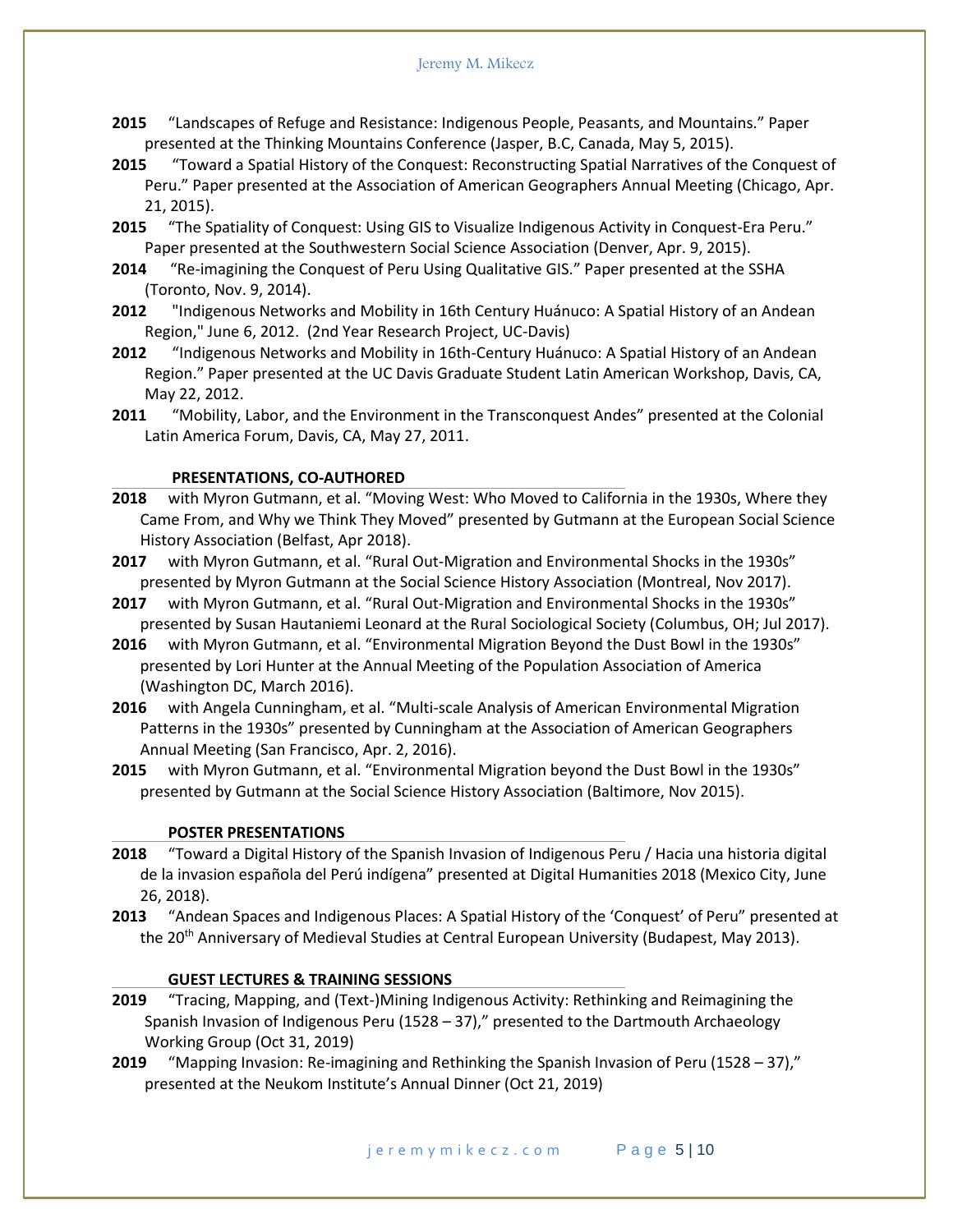- **2019** "'Roads, Footprints, Trails of Dust and Foaming Wakes': Mapping Horizons, Experiences, Encounters, and Limits," presented to the USC Digital Humanities Best Practices Workshop (Apr 26, 2019)
- **2019** "Peering beyond the Imperial Gaze: Mapping the Spanish Invasion of Peru (and other spatial acts)," presented to the Andean Working Group at the University of California, Los Angeles (Apr 18, 2019)
- **2019** "Conquering Digital History / Digitizing Conquest History," presented at the Ahmanson Lab workshop series at USC (Jan 16, 2019)
- **2018** "Mapping Indigenous History: From GIS to Digital Sketch Maps and Infographics," presented at USC's Spatial Sciences Institute (Oct 16, 2018)
- **2017** Currently training fellow scholars at USC in the use of 1) R for quantitative data analysis and visualization and 2) QGIS, an open-source Geographic Information Systems (GIS) program, for historical research.
- **2016** "Mapping Conquest: Toward a Spatial History of Conquest." Guest lecture presented as part of the Digital Humanities Series at the University of Colorado - Boulder (Boulder, CO, Nov. 1, 2016).
- **2015** "Mapping the Conquest of Peru: Towards an Ethno-Spatial History." Guest lecture presented at Stanford University's Center for Spatial and Textual Analysis (Stanford, May 18, 2015).
- **2014** "Historia y SIG." Guest lecture and training session presented to a History Methods class at the Pontificia Universidad Católica del Perú (Lima, Oct 2014).
- **2014** "Reimagining the Conquest of Peru" presented to UC-Davis Study Abroad participants in Cusco, Peru. After the presentation, I gave a guided tour of downtown Cusco, pointing out important locations of Inka and early-Spanish Cusco. June, 2014.
- **2013** "Landscapes of Refuge and Resistance" presented to Latin American History to 1700 class at the University of California – Davis. Spring 2013.
- **2009** "Historical GIS: The Application of Open Source GIS to Historical Study" presented to classmates and faculty in the Medieval Studies Dept. at Central European University (Budapest, May 2009).

#### **TEACHING EMPLOYMENT**

| 2019-2021 |  | <b>Dartmouth College</b> | Hanover, NH |
|-----------|--|--------------------------|-------------|
|           |  |                          |             |

**Neukom Institute Postdoctoral Fellow** 

**Fall 2020 NAS ????: Placing History: Mapping the History of Places in the Upper Valley and Beyond**

 This course will explore two related questions: how can spatial and place-based thinking benefit historical scholarship? More specifically, how can we combine fieldwork, archival research, and the use of digital tools to help us recover hidden aspects of local history? To answer these questions, this course will include three parts. First, a seminar component will allow students to think global and act local. Students will analyze and discuss spatial history and place-based history projects from around the globe while also evaluating primary historical sources on local and regional history. Second, a fieldwork component will allow students to visit local archives and the places they are studying and examine the way history has been alternatively inscribed in or erased from the landscape. This fieldwork will include regular visits to the collections of the Rauner Special Collections on campus, and to local historical and archaeological sites. Third, a lab component will offer students the chance to learn new skills using Geographic Information Systems (GIS) software to map local history over space and time.

## **Spring 2020 NAS 30: The World Thrown Upside Down: An Indigenous History of the Andes after the Spanish Invasion**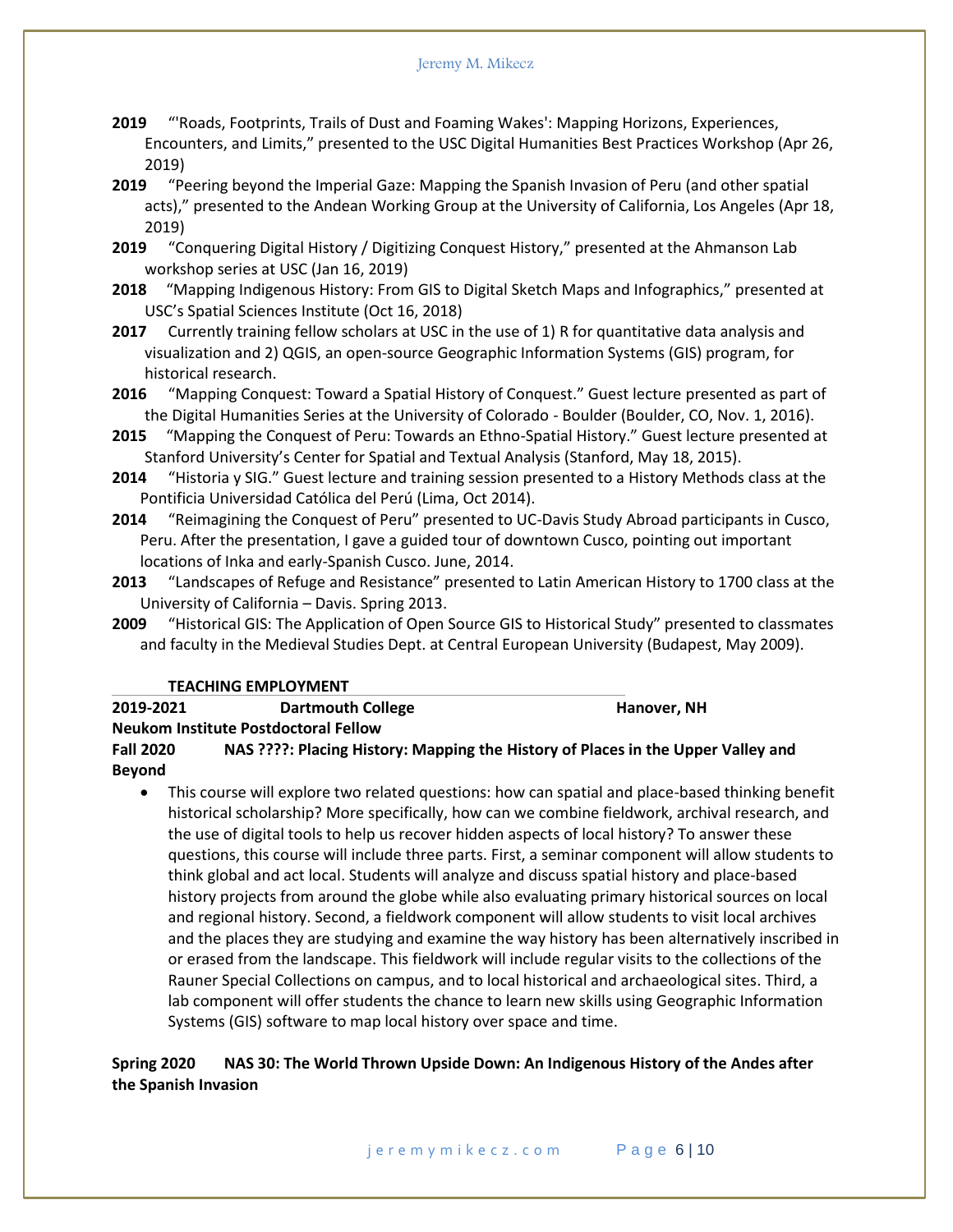In this seminar scheduled for this spring, I will introduce Native American Studies and other students to the Andes – a region that has long sparked wonder among visitors. In readings, projects, and discussions students will analyze various types of sources on Andean history, from khipus [knotted-cord records] to Spanish and Andean-authored texts, archaeological sites and artifacts, art, and literature. Through this study, students will explore the tension between insiders and outsiders, colonizers and the colonized, Westerners and Natives. The class will take advantage of the Hood Museum's rich archaeological collection by having students complete an object analysis project of one of the museum's artifacts or pieces of art from the region. Some guiding themes of the course (besides the obvious: indigeneity, colonialism, and imperialism) include: utopias / dystopias, *pachakuti* (Quechua term for a cataclysm or world upheaval as happened with the Spanish Invasion and may be happening now with climate change), and *lo andino* (The Andean Way)

## **2017-2019 University of Southern California Los Angeles, CA Postdoctoral Fellow in the Digital Humanities Spring 2019 HIST 498: Hacking History: Towards a Digital History of Latin America**

 In this upper-level seminar I will integrate two of my intellectual passions: Latin American history and digital history. This course asks: how can we separate myth from history? Stereotypes from fact? Sensationalism from real trends? This class will explore the ways digital tools and methods may help us answer these questions. It will do so by focusing on three overarching themes in the history of Latin America (and the Americas more generally): imperial expansion and invasion, urbanization, and migration. In studying these three themes, I will train students in the use of quantitate data analysis, digital text analysis, and data visualization as tools to explore the complicated history of Latin America in new ways. As a final project, students will produce an online, digital project showcasing their use of digital history methods to produce original research on a historical question relevant to the themes of the class.

## **Spring 2018 GESM 120g: Invasions and Conquests: Myths, Propaganda, and "Alternative Facts' in European 'Conquests' of the Indigenous Americas**

 As a general education seminar for freshmen non-humanities majors, this course examined historical invasions and how authors have written about invasions - whether historical events, perceived threats, or imagined future possibilities. This course focused on the most consequential series of invasions in world history: the European invasion and "conquest" of the Americas. Learning activities included: weekly class discussions of readings; primary source analysis of early colonial text from the Andes and pictorial art from Mesoamerica; a month-long *Reacting to the Past* game about how the Cherokees confronted pressures for their removal in the 1830s – where students read primary texts, prepared speeches, and participated in debates in character; and small group writing workshops (to name a few).

## **2011-2013 University of California – Davis Davis, CA Teaching Assistant / Discussion Section Leader Winter 2013** Hist 7b: Latin America in the Middle Period, 1700-1900 (Andrés Reséndez) **Winter 2012** Hist 7b: Latin America in the Middle Period, 1700-1900 (Charles Walker) **Fall 2011** Hist 7a: Pre-Hispanic and Early Colonial Spanish America (Charles Walker)

| 2009-2010                                       | <b>Quality English School</b> | Barcelona, Spain |  |  |  |  |
|-------------------------------------------------|-------------------------------|------------------|--|--|--|--|
| <b>English Teacher</b>                          |                               |                  |  |  |  |  |
| Taught English to Spaniards (ages from 5 to 65) |                               |                  |  |  |  |  |

j e r e m y m i k e c z . c o m P a g e 7 | 10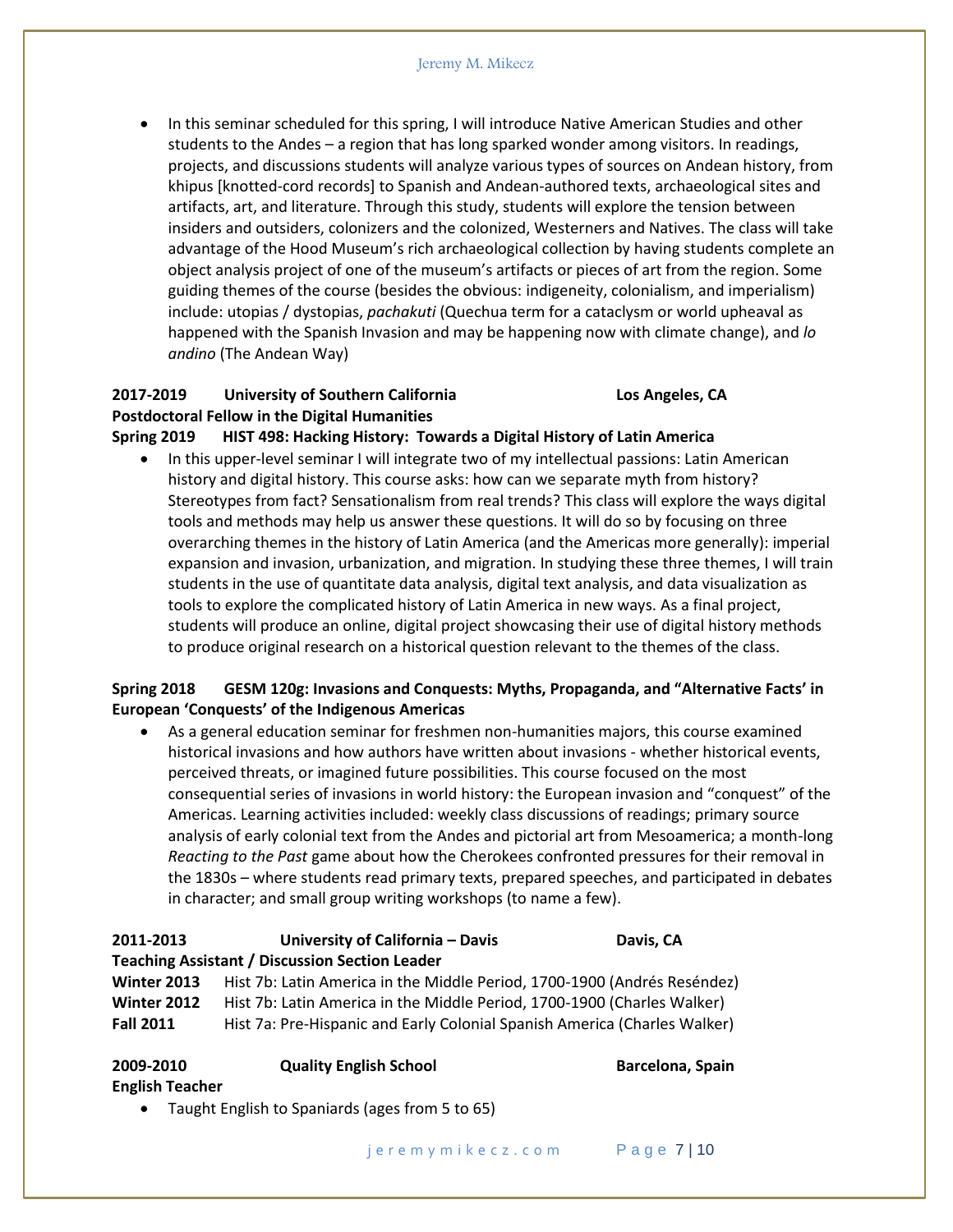| 2007-2008                                                                                                                                                                                      | <b>Digital Arts &amp; Technology Academy</b>                                                                                                                                    | Albuquerque, NM                                                                                      |  |  |  |
|------------------------------------------------------------------------------------------------------------------------------------------------------------------------------------------------|---------------------------------------------------------------------------------------------------------------------------------------------------------------------------------|------------------------------------------------------------------------------------------------------|--|--|--|
|                                                                                                                                                                                                | Social Studies / History Teacher                                                                                                                                                |                                                                                                      |  |  |  |
|                                                                                                                                                                                                |                                                                                                                                                                                 | Taught History, Economics, and Government to high school students in a diverse, urban setting        |  |  |  |
|                                                                                                                                                                                                | (50% nonwhite).                                                                                                                                                                 |                                                                                                      |  |  |  |
| 2002-2006                                                                                                                                                                                      | <b>University City High School</b>                                                                                                                                              | Saint Louis, MO                                                                                      |  |  |  |
|                                                                                                                                                                                                | Social Studies / History Teacher & Coach                                                                                                                                        |                                                                                                      |  |  |  |
| Taught Honors World History, U.S. History, Government, Geography, and Economics to high<br>٠<br>school students in a diverse, urban setting (87% African-American, 50% free and reduced lunch) |                                                                                                                                                                                 |                                                                                                      |  |  |  |
|                                                                                                                                                                                                | <b>RESEARCH EMPLOYMENT</b>                                                                                                                                                      |                                                                                                      |  |  |  |
| 2019-2021                                                                                                                                                                                      | <b>Neukom Institute Postdoctoral Fellow</b>                                                                                                                                     |                                                                                                      |  |  |  |
|                                                                                                                                                                                                |                                                                                                                                                                                 | <b>Dartmouth College</b>                                                                             |  |  |  |
| 2017-2019                                                                                                                                                                                      |                                                                                                                                                                                 | Andrew W. Mellon Postdoctoral Research Fellow in the Digital Humanities                              |  |  |  |
|                                                                                                                                                                                                |                                                                                                                                                                                 | <b>University of Southern California</b>                                                             |  |  |  |
|                                                                                                                                                                                                |                                                                                                                                                                                 |                                                                                                      |  |  |  |
| 2015-2017                                                                                                                                                                                      | <b>Research Assistant (Digital History)</b>                                                                                                                                     | <b>Institute of Behavioral Science</b>                                                               |  |  |  |
|                                                                                                                                                                                                |                                                                                                                                                                                 | (University of Colorado - Boulder)                                                                   |  |  |  |
| ٠                                                                                                                                                                                              |                                                                                                                                                                                 | Assisted Dr. Myron Gutmann in identifying and 'cleaning' data, performing 'big data' statistical     |  |  |  |
|                                                                                                                                                                                                |                                                                                                                                                                                 | and spatial analysis, creating data visualizations, and preparing and writing papers on the          |  |  |  |
|                                                                                                                                                                                                |                                                                                                                                                                                 | relationship between migration, the economy, and the environment in Depression-Era U.S.              |  |  |  |
| 2009, 2012                                                                                                                                                                                     | <b>GIS Consultant</b>                                                                                                                                                           | various                                                                                              |  |  |  |
|                                                                                                                                                                                                | Served as freelance GIS consultant to academics                                                                                                                                 |                                                                                                      |  |  |  |
| 2001-2002, 2012                                                                                                                                                                                | <b>Research Assistant</b>                                                                                                                                                       | various                                                                                              |  |  |  |
| $\bullet$                                                                                                                                                                                      | Researched the 1) the connection between climate and an eighteenth-century Peruvian                                                                                             |                                                                                                      |  |  |  |
|                                                                                                                                                                                                | rebellion, 2) the social and environmental implications of the 1810 New Madrid (MO)                                                                                             |                                                                                                      |  |  |  |
|                                                                                                                                                                                                |                                                                                                                                                                                 | earthquakes, and 3) the early history of the NFL, for book projects for Dr. Charles Walker, Dr.      |  |  |  |
|                                                                                                                                                                                                | Conevery Valencius, and Michael MacCambridge, respectively.                                                                                                                     |                                                                                                      |  |  |  |
|                                                                                                                                                                                                |                                                                                                                                                                                 |                                                                                                      |  |  |  |
|                                                                                                                                                                                                | TRAINING (ABOVE AND BEYOND ABOVE-MENTIONED DEGREE PROGRAMS)                                                                                                                     |                                                                                                      |  |  |  |
|                                                                                                                                                                                                |                                                                                                                                                                                 | Spring 2019 - present Participating in the monthly Geographies of the Holocaust Virtual Seminar      |  |  |  |
| Aug 2018<br>interactive, digital research)                                                                                                                                                     |                                                                                                                                                                                 | Completed USC Digital Humanities Boot Camp for Scalar (platform for publishing                       |  |  |  |
|                                                                                                                                                                                                |                                                                                                                                                                                 | Apr 2015 - June 2017 As part of migration digital history project at Colorado University - Boulder   |  |  |  |
|                                                                                                                                                                                                |                                                                                                                                                                                 | learned how to use SAS and R for the quantitative analysis of large datasets (as much as 131 million |  |  |  |
| observations) and R (ggplot) for the visualization of these datasets.                                                                                                                          |                                                                                                                                                                                 |                                                                                                      |  |  |  |
| <b>June 2015</b>                                                                                                                                                                               | Participated in Digital Humanities Summer Institute (Victoria, B.C)                                                                                                             |                                                                                                      |  |  |  |
| <b>May 2015</b>                                                                                                                                                                                | Interned at Stanford University's Center for Spatial and Textual Analysis                                                                                                       |                                                                                                      |  |  |  |
| 2014-2016<br>Completed online courses in text analysis with Python, and data analysis and                                                                                                      |                                                                                                                                                                                 |                                                                                                      |  |  |  |
| visualization with R.                                                                                                                                                                          |                                                                                                                                                                                 |                                                                                                      |  |  |  |
| <b>Fall 2012</b>                                                                                                                                                                               |                                                                                                                                                                                 | Completed online 16 <sup>th</sup> Century Spanish Paleography Class (hosted by the Instituto Riva-   |  |  |  |
|                                                                                                                                                                                                | Agüero, Lima)                                                                                                                                                                   |                                                                                                      |  |  |  |
| Winter 2012                                                                                                                                                                                    | Participated in Spatial History class at Stanford's Center for Spatial and Textual Analysis<br>Self-taught in the use of a variety of GIS programs (especially ArcGIS and QGIS) |                                                                                                      |  |  |  |
| 2009-present                                                                                                                                                                                   |                                                                                                                                                                                 |                                                                                                      |  |  |  |

Jeremy M. Mikecz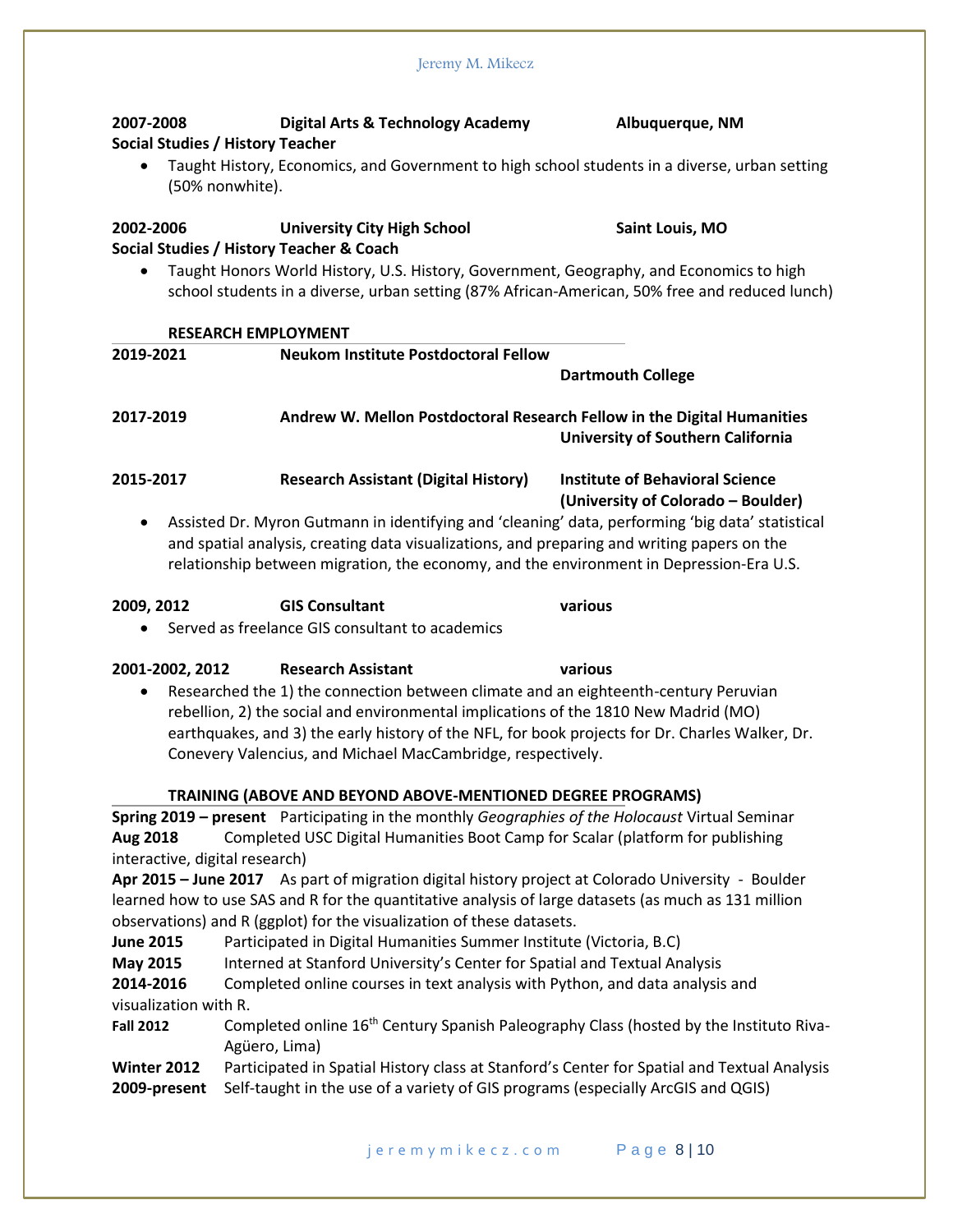**Fall 2006** Participated in a month-long excavation at Chaco Canyon, NM and three additional months of lab and classwork on Pueblo culture and history (Univ. of New Mexico)

#### **ARCHIVES VISITED**

Archivo Arzobispal de Lima (Peru) Archivo Arzobispal de Cusco (Peru) Archivo General de Indias (Seville) Archivo General de la Nación (Lima) Archivo Regional de Abancay (Peru) Archivo Regional de Ayacucho (Peru) Archivo Regional del Cusco (Peru) Archivo Regional de Huánuco (Peru) Biblioteca Nacional del Perú (Lima) British Library (UK) Huntington Library (CA) Library of Congress (DC) Lilly Library (Univ. of Indiana)

#### **LANGUAGES**

- **Spanish (proficient with training in 16<sup>th</sup> century paleography through Inst. Riva-Agüero)**
- Knowledge of some Quechua terms with plans to learn conversational Quechua
- Basic but fading knowledge of Latin, German, and Croatian

#### **DIGITAL TECHNOLOGY & METHODS**

- Data Visualization and GIS: maps and geospatial databases with ArcGIS and QGIS, data visualizations and maps with R (ggplot, Plotly) and Python (Pandas, Plotly)
- Text Encoding: XML/TEI to encode documents and Python to automatically encode some of this information and to transform and query these texts
- Text Structuring: Creating ordered datasets and structured texts from scanned texts using Python (especially regular expressions)
- Named Entity Recognition: automated recognition of named entities (place, person, group names) with Python's spaCY module.
- Text-Mining: Python's NLTK Module for Natural Language Processing and text-mining
- Digital Text Analysis: queries and analysis of text corpora using Python, especially its xml-parsing module, BeautifulSoup
- Web Scraping: extracting metadata and other historical information from websites using Python and BeautifulSoup
- Mixed Methods: Developed techniques combining Qualitative Data Analysis with geovisualizations techniques
- Digital Publishing: Scalar
- Quantitative Data Management and Statistical Analysis: R and SAS
- Dynamic presentations: impress.js
- Web Design: html and css
- Formatting and transforming written documents: pandoc and markdown
- Languages: Python, R, SAS, xml
- Skills to learn: d3.js for interactive, online data visualization; web-scraping, stylometry, and sentiment analysis with Python

#### **MEMBERSHIPS**

- Alliance of Digital Humanities Organizations
- American Association of Geographers
- American Historical Association

j e r e m y m i k e c z . c o m P a g e 9 | 10